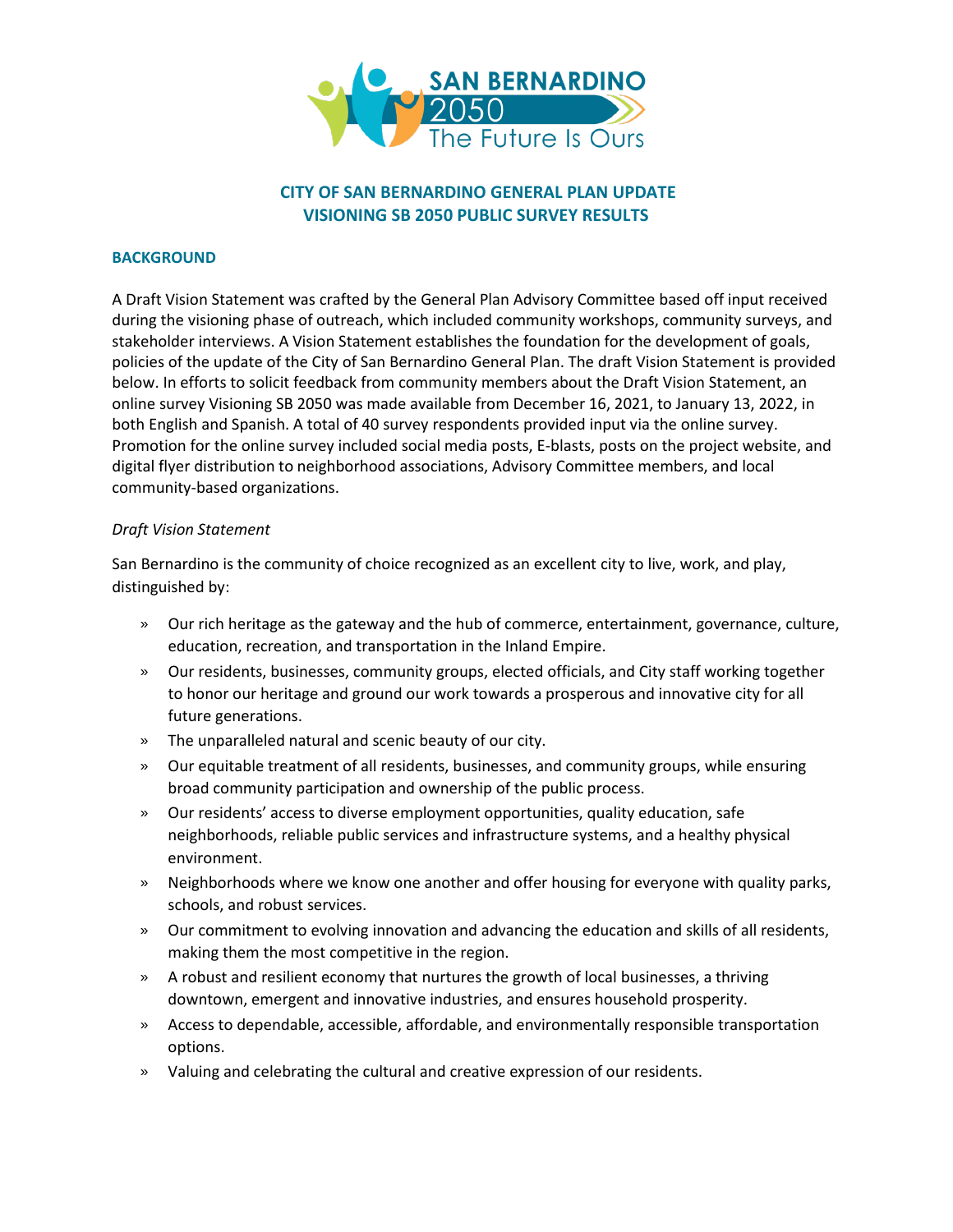# **City Of San Bernardino General Plan Update Visioning SB 2050 Public Survey Results**

### **VISIONING SB 2050 SURVEY RESULTS**

The Visioning SB 2050 online survey presented the draft Vision Statement. When asked if respondents generally agree that the draft Vision Statement reflects the community's aspirations for the future of the City, 75 percent responded yes, 15 percent responded no, and 10 percent responded not sure. When asked if anything is missing from the draft Vision Statement that related to the City's needs and values, 40 percent responded yes, 42.5 percent responded no, and 17.5 percent responded not sure. Additional comments were provided by respondents as shown below.

#### Question: Is anything missing from the draft Vision Statement that relates to the City's needs and values? If so, please explain what is missing.

- **1** One thing that we should consider and embrace is a tourism market. Encourage visitors to enjoy the city with the locals.
- **2** I would like to see more about the "public ownership" and transparency of our public governance agencies, as right now the process by which our city is run is difficult to engage in for the average citizen and civics are not emphasized as a public skill in our area.
- **3** "community groups"- does this term include churches?
- **4** We need to create a system of controlling homeless we need to figure a plan to either rehabilitate or make a policy of no over night camping on the sidewalks businesses etc. If from now till then 2050 we have not figured out something it will not be a reachable goal when setting goals we set them but then we go back and figure process goals to reach the 2050 goals. The decay is homeless, gangs, drugs, homeless are dealing drugs clean the streets and I think the goal of 2050 is very much possible.
- **5** Outlining a more specific plan for better bike infrastructure would be ideal. This is really an important part of future city development.
- **6** Bullet point #5.........remove the words "infrastructure systems". You must be truthful so leave "them" out and no lies are told.
- **7** A commitment to the growth and retention of small local businesses above corporate commercial retail and restaurants.
- **8** How will the average community members be informed and brought to the table?
- **9** Not much mentioned about the importance and maintenance of safety for its citizens and community. I only see referred to in bullet #5 (safe neighborhoods).
- **10** Homeless population is out of control.
- **11** Needs to somehow state that valuing and celebrating does not include rogue factions who want to loot and pillage as we saw recently. I watched people march thru the city on a live stream destroying everything in their path. Many were residents so that needs to be amended in a "culturally sensitive" way.
- **12** This is clearly missing the needs to address the high crime rate, the amount of vacant buildings & homeless population. Nowhere does this say we need to bring in new people to the area, new people bring in new ideas and more money, this just reads as a disappointing aim to keep things the same but say "we're trying".
- **13** The vision statement needs to make it clear that San Bernardino is at the leading edge of removing barriers to the construction of new housing that's affordable to all income groups.
- **14** easy, safe transportation and access to many different nearby tourism, sports and outdoor activities such as ocean, deserts, mountains, lakes, entertainment parks etc., and just over an hour's drive in any direction.
- **15** Addressing food deserts where affordable, quality food is available near the downtown area. An example would be utilizing government buildings to house vertical gardens that use 95% less water than a traditional farm on the tops of buildings. Food co-ops.
- **16** Quality jobs for college graduates so that they do not have to leave the city to find jobs elsewhere.